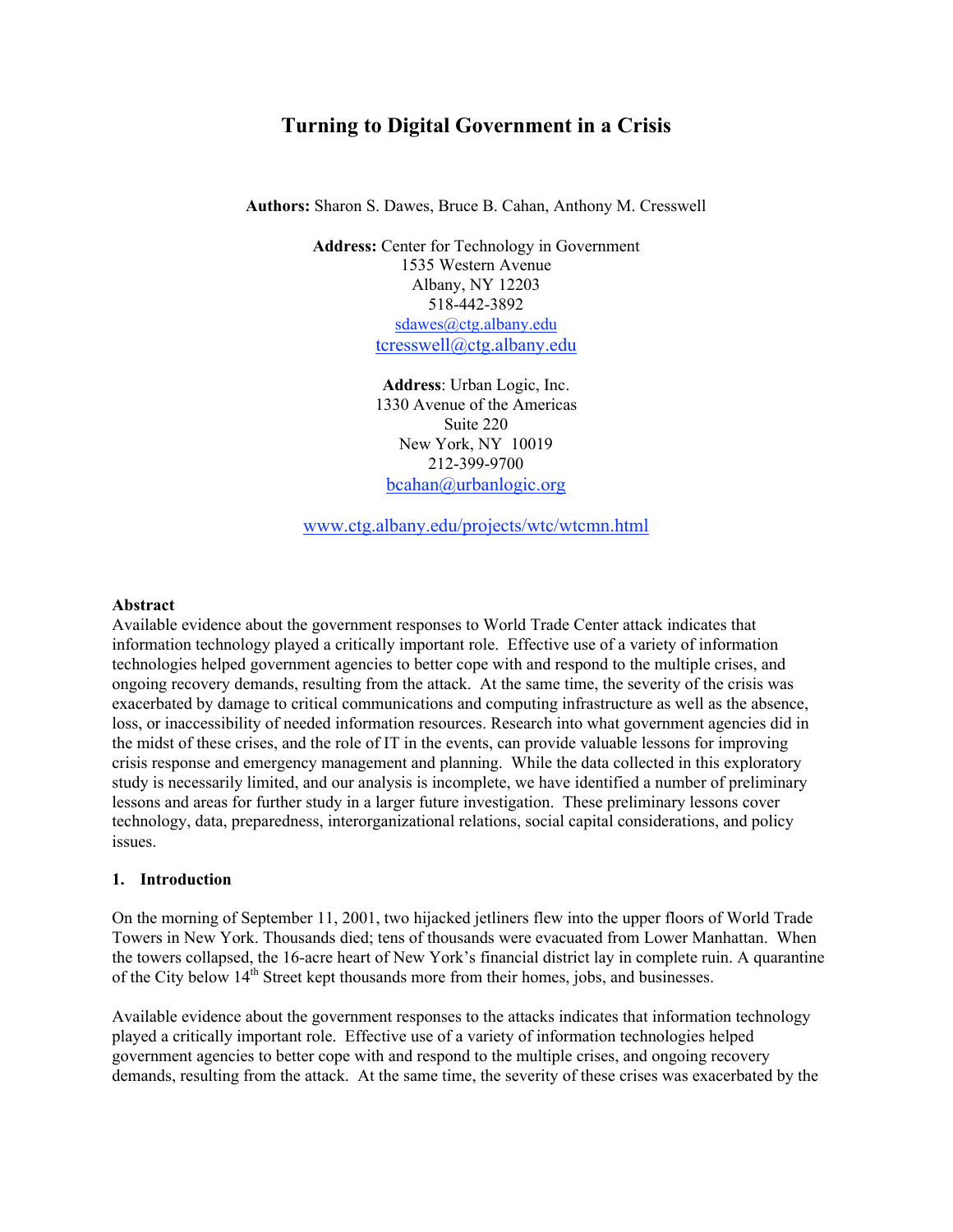damage to critical communications and computing infrastructure as well as the absence, loss, or inaccessibility of needed information resources. Government decision-makers were faced with unprecedented problems, and responded with creative, often unorthodox, solutions. The mixture of people, organizations, institutions, and technology changed through the lifecycle of the response: The challenges of the immediate response (search and rescue, public safety) differed from those in succeeding weeks (debris removal, establishing temporary office spaces, mortuary and bereavement services, public health, and hardening of municipal and other infrastructure) and differed again from future response activities (economic redevelopment of the region, fair compensation, and incentives).

Research into what government agencies did in the midst of these crises, and the role of IT in the events, can provide valuable lessons for improving crisis response and emergency management and planning. Equally important, the preparedness and interdependencies that emergency response warrants put in place human, organizational, and technological resources that may well benefit overall government operations in normal times.

This exploratory study is a partnership between the Center for Technology in Government at the University at Albany/SUNY and Urban Logic, Inc., a New York City nonprofit organization which was intimately involved in the response. The study covers five key research themes:

- Data needs and resources during the response period
- The use of information technology in the response
- Interorganizational relationships during the response period
- The effect of pre-existing resources, plans, or programs on the ability to respond
- The effect of rules and laws on the ability to respond

The research strategy began by contacting many of those who worked at Pier 92, where New York City's Emergency Operations Center was re-established after its formal EOC was destroyed by the collapse of the World Trade Towers. By starting with the "nerve center" of the response, rescue, and recovery effort, we have been able to follow and partially document the network of relationships, information flows, and actions that represent a range of governmental responsibilities. A cascading technique allowed us to identify additional informants inside and outside government who played (and continue to play) integral roles in the recovery effort.

The main data collection method is semi-structured interviews with key participants in these activities, plus analysis of related documents and records of actions and events. This approach allows the multidiciplinary research team to integrate the findings and analysis across disciplines to generate a more holistic understanding of the interplay of decisions, actions, and technical tools with the feedback, learning, and change that resulted.

While the data collected in this exploratory study is necessarily limited, and our analysis is incomplete, we have identified a number of preliminary lessons and areas for further study in a larger future investigation. These preliminary lessons cover technology, data, preparedness, interorganizational relations, social capital considerations, and policy issues. A sample:

## **2. Technology lessons**

• The Internet worked when other networks failed. The World Wide Web and Internet telephony were critical in the early hours when both wired and cellular telephone service massively failed.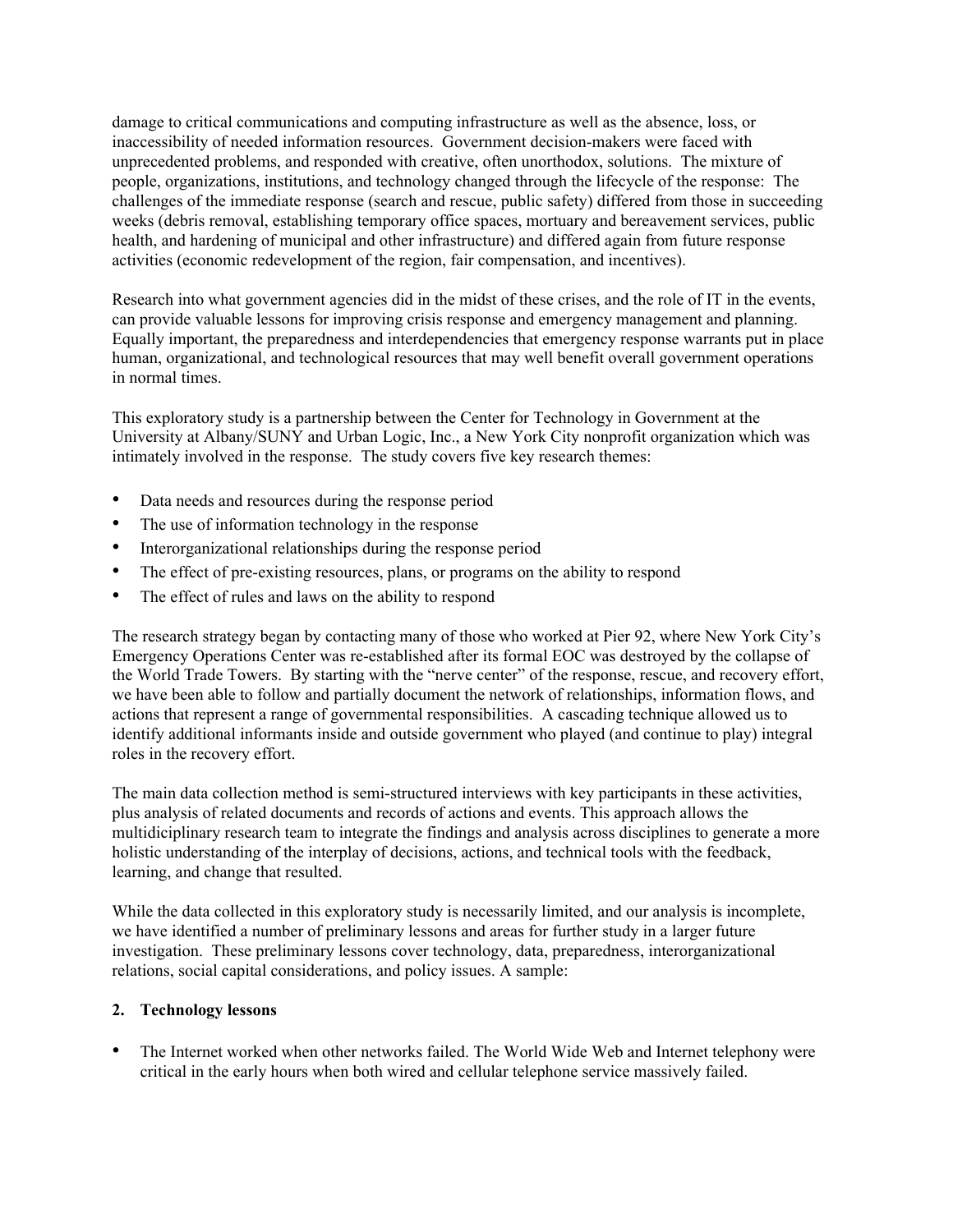- Wireless computing capabilities were essential although not widespread. The use of wireless has been greatly expanded since 9/11.
- Communications networks that were thought to be redundant were actually running on the same infrastructure. Rebuilt networks must be diverse and redundant across geography, providers, and technologies
- GIS emerged as the most versatile analytical tool, but also emphasized the need for well-understood data management techniques and data quality control.
- Flexible and adaptive use of existing or emerging applications allowed quick response to unexpected situations. For example a severe weather advisory application was adapted to notify city residents of changes in transportation systems and availability of housing, water, and electricity.
- Uneven capabilities and incompatible information systems hampered action and increased danger for first responders.
- Overall, policy makers need a more sophisticated understanding of IT capabilities and limitations in order to lead effectively in future events.

### **3. Data lessons**

- Mapping and geographic data analysis were crucial to response, recovery, and public information. From visualizing the temperature and internal structure of the debris pile to notifying commuters of restored subway service, maps conveyed essential information to a variety of audiences.
- Critical information replicated in different locations allowed for quick recovery but not for everyone.
- Public information mechanisms must be accurate, timely, authoritative, accessible, and diverse. An unusual alliance among the press and the EOC allowed authoritative information to be pooled and released through a variety of media outlets.
- Data coordination and integration problems surfaced quickly and continue to persist. For example, multiple lists of the dead and missing needed continually to be reconciled.
- Data issues (quality, access, use, sharing, security) far outweighed technology problems and were, and remain, harder to solve.

### **4. Preparedness lessons**

- Emergency responders were well-trained and able to act, but not always in coordination. Probably the most visible long-term effect of the attack is greater, more detailed attention to preparedness for future emergencies.
- Competence and experience in all agencies paid off. In several instances, the main difference between routine operations and crisis operations was the scale of the effort. All the needed processes and competencies were in place and readily deployable.
- Preparation for "Y2K" was invaluable for both government and business. For many organizations, preparation for the Year 2000 date change was the first time they had considered business continuity and business recovery strategies. Many of these were activated following the attack.
- Most nonprofits and local governments remain "have nots" in terms of technology, preparedness, and response capability. Although crucial to community response capabilities, smaller organizations seldom have the expertise, tools, or depth of staff that their larger counterparts do. As a result their capacity to respond and to sustain a response is relatively weaker and slower.